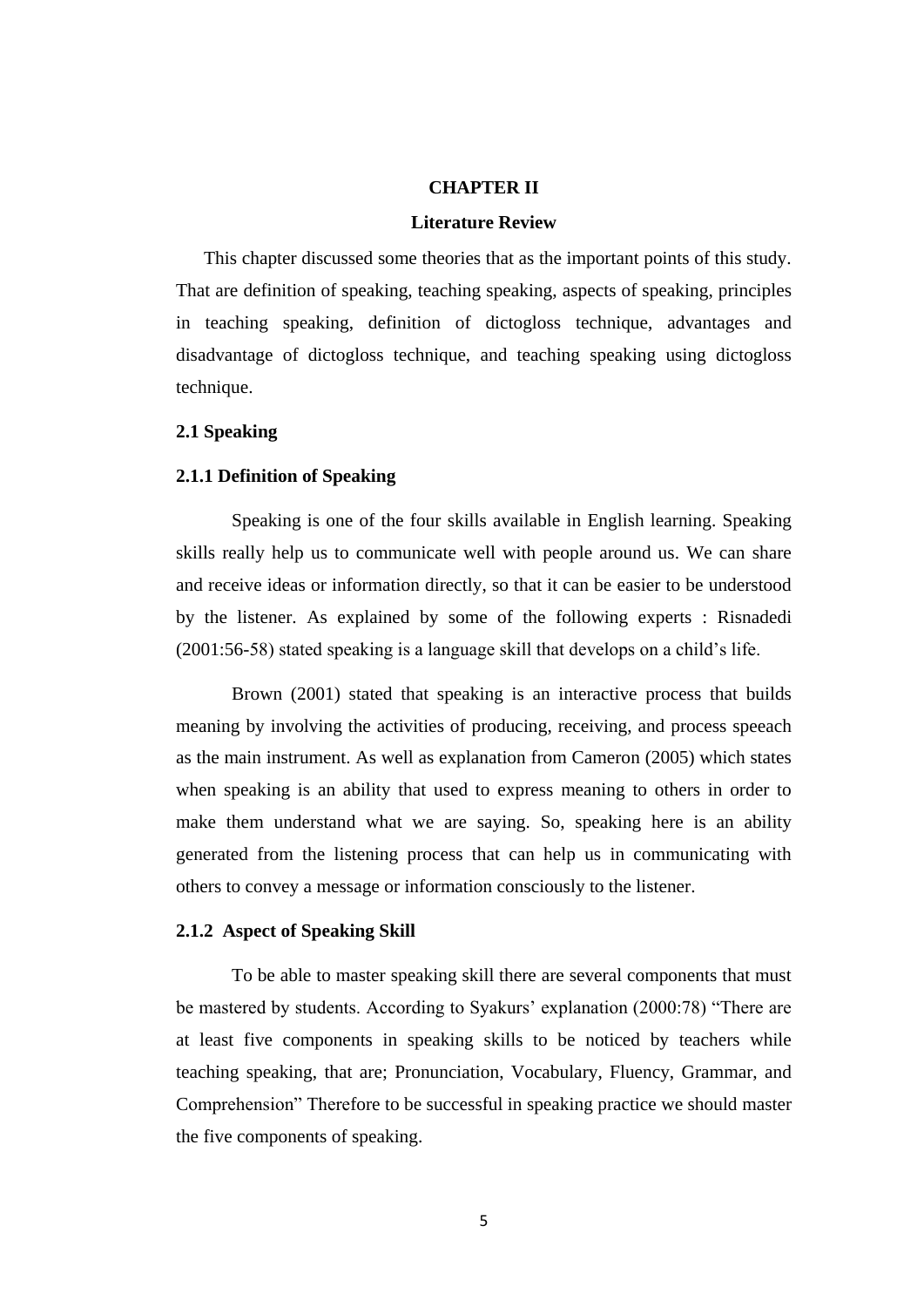(a.) Pronunciation; Is a way to produce a clear spoken language when speaking. According to the explanation Hornby (2009:343) He defines pronunciation as a way to a particular language or word or sound is spoke. (b.) Vocabulary; Vocabulary is a list of words and their meanings, which are usually encountered in books used for learning foreign language. Vocabulary is one of the important parts in the language that can affect the smoothness in communication. Webster (1990) in Mishaferi (2011:7) explains if vocabulary is a list of words to be understood by a certain person while communicating with others. So to be able to understand and apply the language with ease, it is very important to be able to master the vocabulary by default. (c.) Fluency; Some experts define if fluency is ability to speak fluently and accurately. According to Brown (2000:34) Fluency is a sign for students when they have the right speed when speaking and not much use of piss. (d.) Grammar; Every language in the world have their own rule. Rules or grammar in a language can help the speaker or writer in conveying a massage to others with the preparation of a good sentence so that listeners or readers can understand the massage easily. As explained by Harmer (2001:48) That through the organization of grammatical sentences listeners will easily understand the massage from speaker. (e.) Comprehension; In the process of learning a language is not enough if without any understanding. Because through the process of understanding, the accepted language will be fully mastered so that they can apply it in daily life. According to Hornby (2009:83) Understanding is a misunderstanding to understand or as an exercise that trains students to understand the language. Based on the explanation, it can be concluded that someone has to master these elements such as comprehension, grammar, vocabulary, pronunciation, and fluency. By master these components , the students will not face difficulty in speaking English as foreign language.

## **2.1.3 Teaching Speaking for Junior High School**

Teaching speaking is a very important part of learning a foreign language. Because of ability communicating in a foreign language clearly and efficiently will contribute to make students success in school as well as in daily life. Since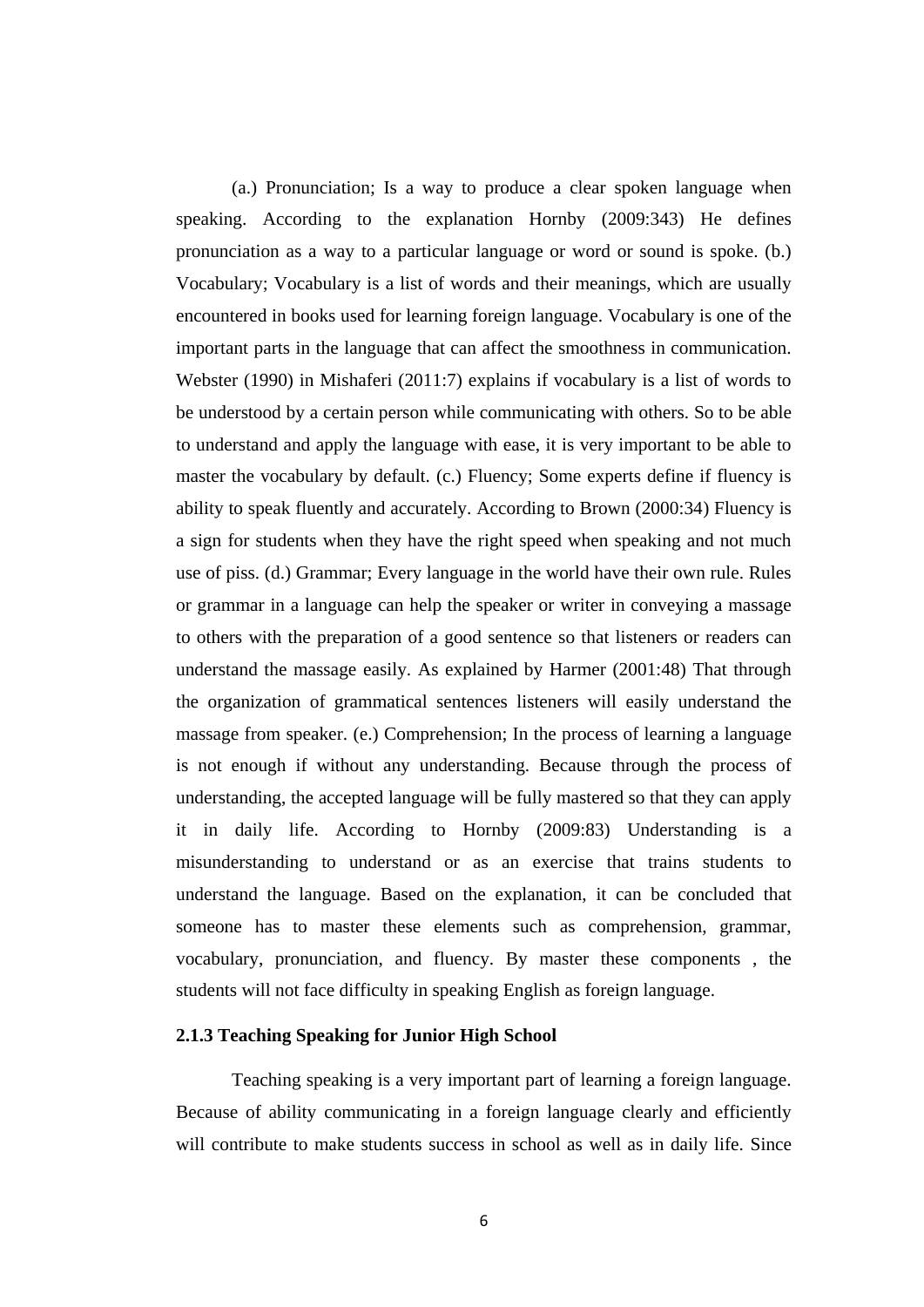the academic year of 2013, Indonesia has implemented the curriculum 2013 (K-13), that is a curriculum applicable in the Indonesian Education System. This curriculum is a permanent curriculum applied by the government to replace the curriculum 2006 (often referred as the Education Unit Level Curriculum) that has been valid for approximately 6 years.

While the characteristic of the implementation in English lesson for Junior High School based on the curriculum 2013 refers to the explanation that contained in Permendikdub No. 3 of 2014. Including, the material should contain the basic competence of the basic attitude spiritual, social attitude, knowladge, and skill; can be implemented in one or more meetings; pay attention to the difference individual learners; centered on the learner; context based; contemporaryoriented; developing learning independence; give feedback and follow-up learneing.

Based on the syllabus of K13 has been explained, if on the English lesson for Junior High School, aims for developing the potential of students to have communicative competence in the text interpersonal, transactional, and functional, using a variety of oral and written text. Through the use of such texts, students are guided to use factual, conceptual, and procedural knowladge, and to inculcate the noble values of the nation's character, in the context of life at home, school, and society. Specifically, students gradute from junior high school are expected to be able: (a.) Show that behavior deeply acceptable environment personal, social cultural, academic, and proffessions; (b.) Identify social function, text structure and linguistic element of short and simple text, in students' daily life; (c.) Communication interpersonal and functional about self, family, people, animals, and objects, concrete and imaginative, which is closest to students' life and activities everyday at home, school, and society; (d.) Capturing meaning and compile text oral and written, short and simple with use structure of the text order and coherence as well as elements linguistically accurate, acceptable, and smoothly.

The eight grade students of Junior High School in the first semester are expected to have speaking competencies as displayed in the table below.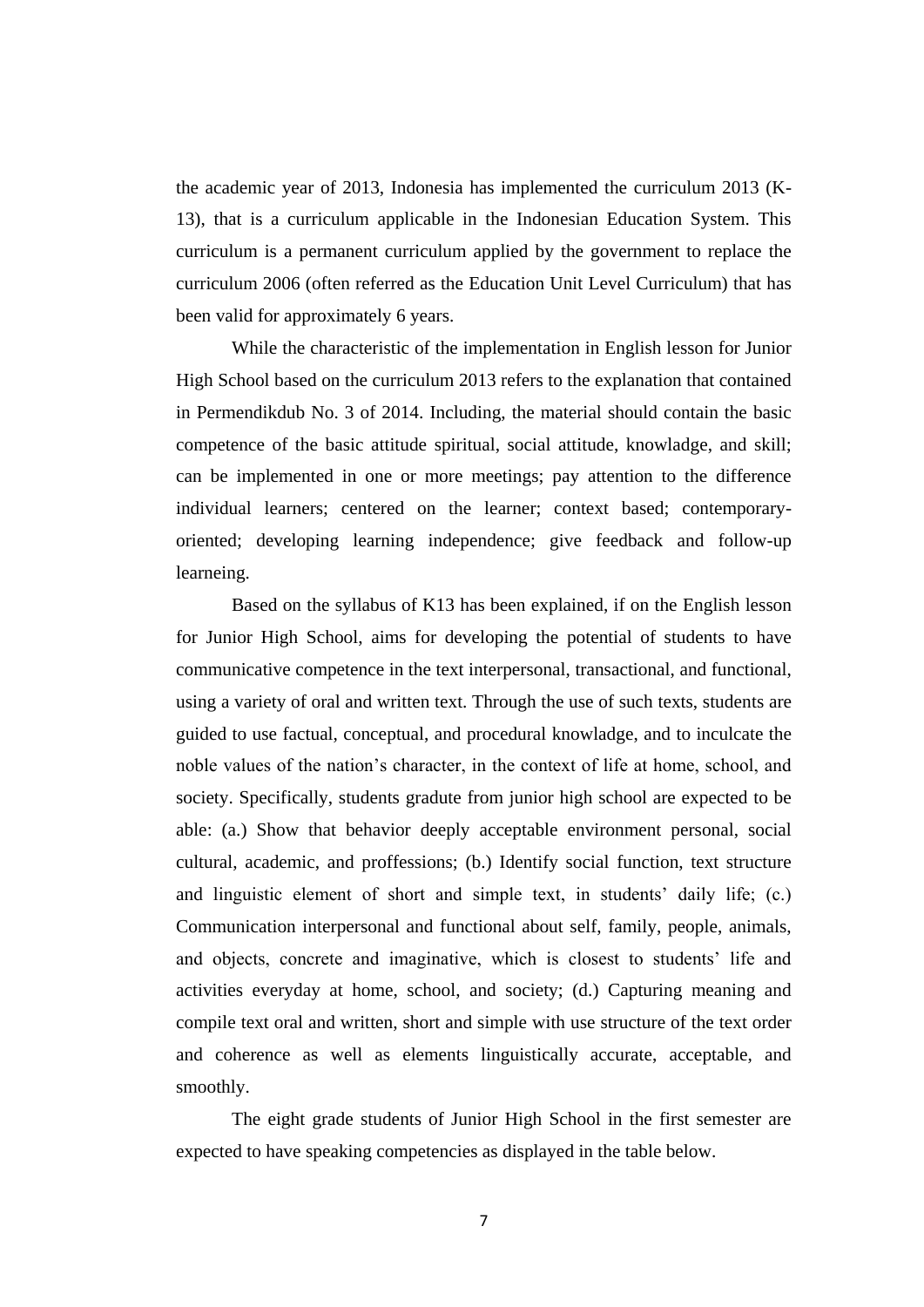| <b>Core Competences (KI)</b>                                                                                                                                                                                                             | <b>Basic Comptences (KD)</b>                                                                                                                                                                                                                |
|------------------------------------------------------------------------------------------------------------------------------------------------------------------------------------------------------------------------------------------|---------------------------------------------------------------------------------------------------------------------------------------------------------------------------------------------------------------------------------------------|
| 3.<br>Memahami<br>menerapkan<br>dan<br>pengetahuan (faktual, konseptual, dan<br>ingin<br>prosedural) berdasarkan rasa<br>tentang ilmu pengetahuan,<br>tahunnya<br>teknologi, seni, budaya, terkait fenomena<br>dan kejadian tampak mata. | 3.1 Menerapkan fungsi sosial, struktur<br>teks, dan unsur kebahasaan teks interaksi<br>interpersonal lisan dan tulis yang<br>melibatkan tindakan meminta perhatian,<br>mengecek pemahaman, menghargai<br>kinerja, meminta dan mengungkapkan |
|                                                                                                                                                                                                                                          | pendapat, serta menanggapinya sesuai<br>dengan konteks penggunaannya.                                                                                                                                                                       |

**Table 2.1. The Core Competences and Basic Competences**

Based on the table above, it can be seen that the students in the eight grade at first semester should be able to get some expression about interpersonal communication, in the teaching and learning process, teacher should provide many opportunities for students to be able to train their skill, especially in speaking skill. So, hopefully students can master these expressions well, and can be practiced in their daily life.

# **2.1.5 Principles in Teaching Speaking**

Basically there are several theories about the principle of teaching speaking, the purpose of the principle itself is to be a benchmark againts the success of the teaching speaking process. But in this study researcher used the theory of Thornbury (2005:39), in that theory is explained if there are three stages that become benchmarks in teaching speaking, such as *awaraness, appropriation, and autonomy*.

*Awaraness***,** at this stage learners will experience the process of obtaining the target language by students consciously. So the teacher will provide a series of activities that can generate awareness effects on learners in the process of understanding the target language. As for the series of activities covered at this stage are awaraness-raising, using recordings and transcripts, focusing on selected language features, using live listening, and using noticing the gap activities. *Appropriation*, at this stage students will be trained to use the target language with a knowledge base. And the series activities covered at this stage are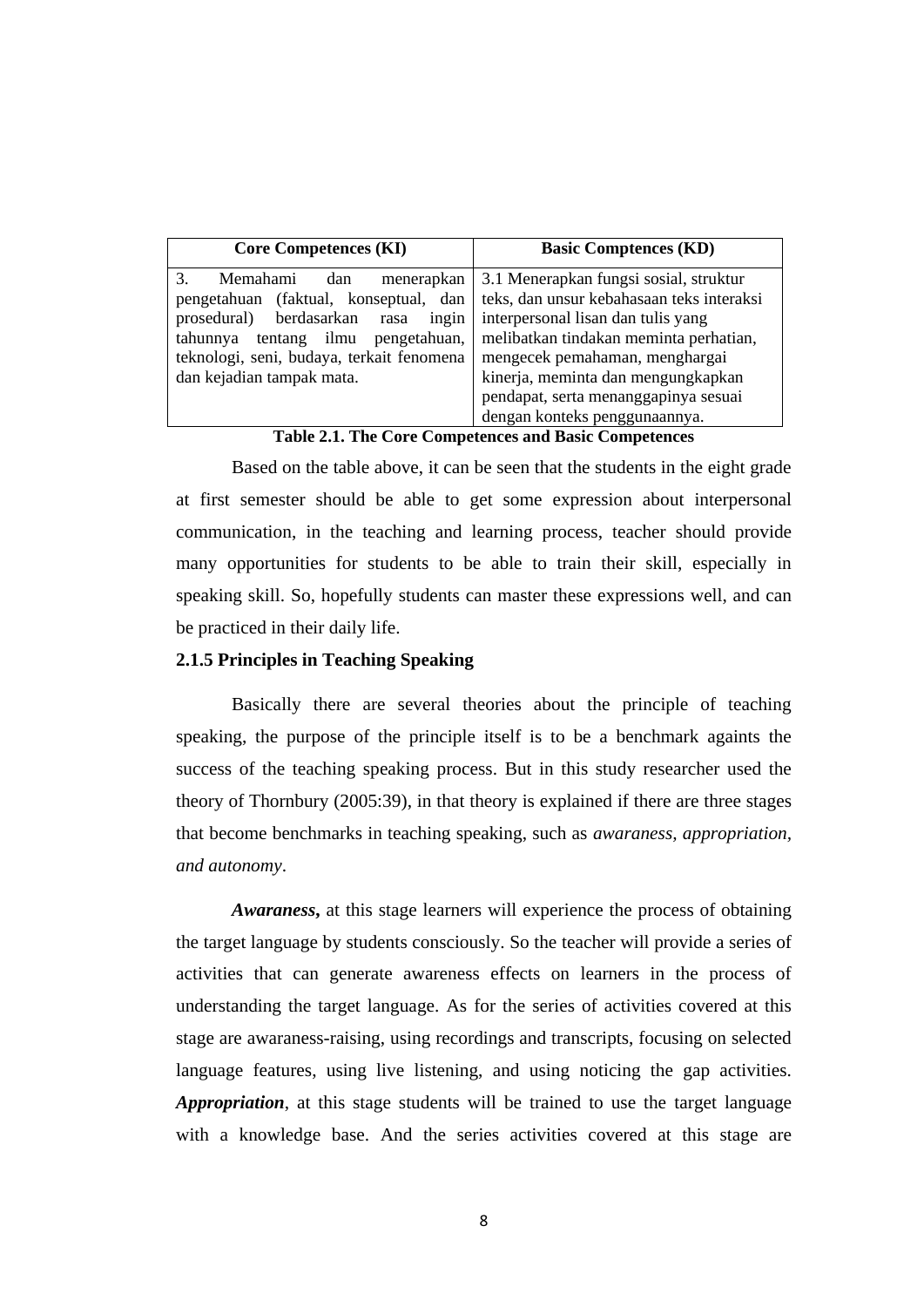appropriation-practiced control, drilling and chants, writing task, reading aloud, assisted perfomance and scaffolding, dialogue, communicative task, and task repitition. *Autonomy* is the last stage, at this stage students will begin to use their knowlage of the target language without help. The series activities covered at this stage are autonomy and automaticity, criteria for speaking task, feedback and correction, presentations and talks, stories, jokes and anecdotes, drama, role-play and simulation, discussions and debates, conversation and chat, and outside-class speaking.

On the other hand, there is also an opinion from Nunan (2003) about some principles in teaching speaking. As for the principles are includes: (a.) give exercises to the students with fluency and accuracy. At the level of beginning and intermediate, students should be given the opportunity to be able to improve their fluency and accuracy. Accuracy means using the target language correctly and fluent in using the language quickly and confidently; (b.) Using group work or pair work. In the process of enhacing the students speaking skill, are they should be given enough opportunities to practice speaking in the class. Thus, the students' speaking time should be more than the teacher. So, they can have plenty of time to practice speaking using the target language.

But in the selection of teaching learning principle should also be adapted to the techniques that will be used when teaching. Therefore the reason of the researcher choose the theory of Thornbury (2005:39) is because the procedure of the use of dictogloss technique already includes that all three stages. The stage of *awareness* lies in the first dictating process, then the *appropriation* stage lies in the second dictation process until the reconstruction process of the story, and the last is the *autonomy* that lies when the process of delivering the text of each version in front of the class one by one.

# **2.2 Dictogloss Technique**

# **2.2.1 Definition of Dictogloss Technique**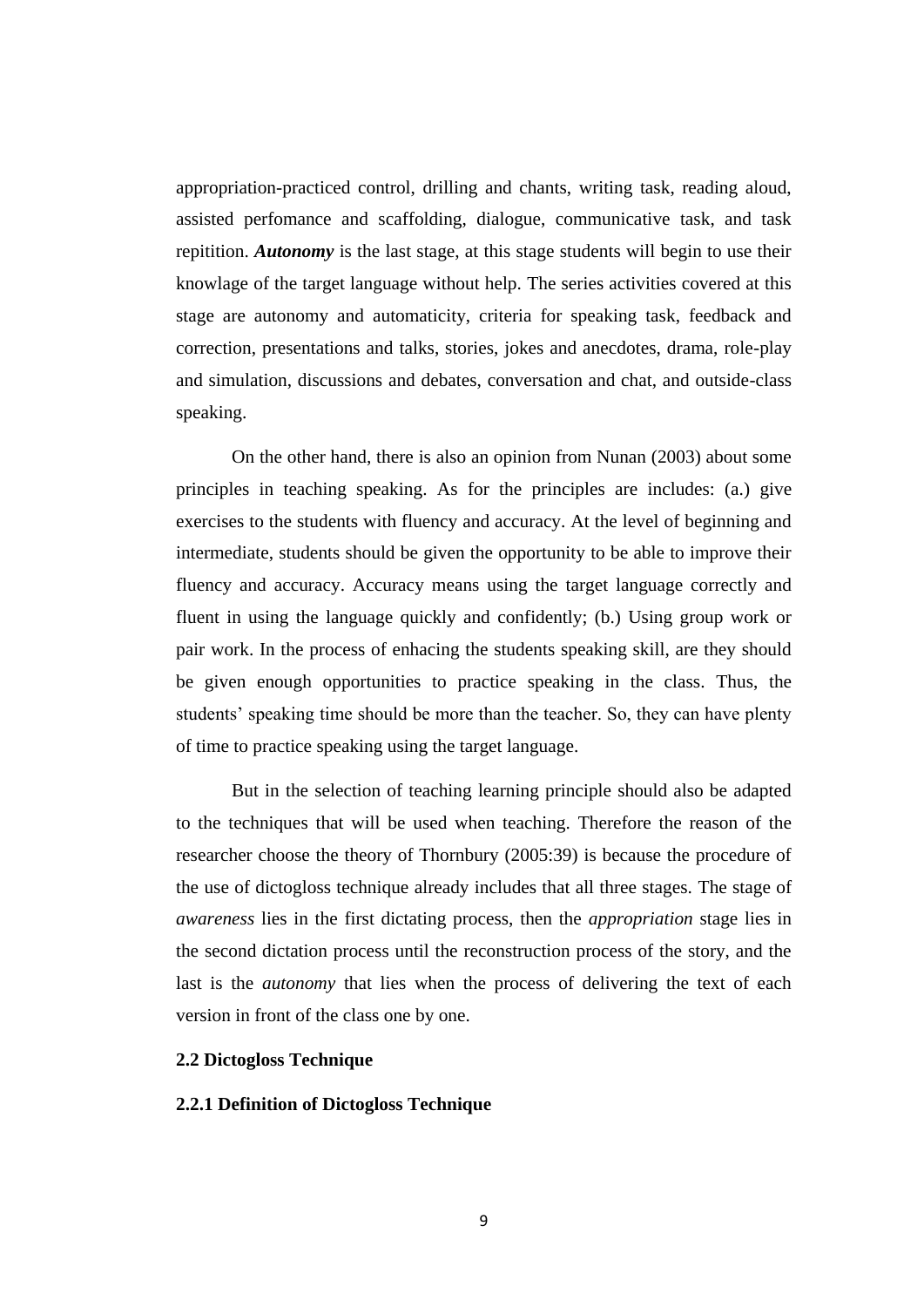Dictogloss technique is a technique that includes dictation technique and technique for identifying keywords. Dictation is applied by reading the discourse with moderate or normal speed. As for keywords identification can be applied when the students write keywords with as much as possible in accordance with their abilities. As described by Jacobs and Small (2003:1) dictogloss is a new way of dictation, which was developed by Ruth Wajnryb. As for the definition of dictogloss according to Wajnryb (1990) in Vasiljevic (2010:43), dictogloss is an classroom dictation activity that requires learners to listen to a passage, then take down key words and after that work together to create a reconstructed text version. As well as with the opinion of Indriyanti (2013:3) dictogloss activity is a way used to present new factual information to students, and encorages them to listen and understand the key points of the information.

From all opinions of experts above, it can be concluded that dictogloss is a renewal technique of dictation in general which is used to make students understand students what they hear. So the information that delivered by the teacher it can be mastered for all of the students. So the goal of dictogloss technique is to get all students to be active in speaking practice especially to give their opinions regarding the material being taught.

#### **2.2.2 Procedures of Dictogloss Technique**

There are some opinions about procedures of dictogloss technique. For the frst is from the explanation of Nunan in Azies and Alwasillah (1996:86), That are includes (a.) *Preparation*, at this stage the teacher prepares students to face the texts that they will hear by asking some questions and discussing stimulus images, by discussing vocabulary, by ensuring that students know what they should do, and by ensuring that students are in the appropriate group; (b.) *Dictation*, Learners will listen to dictation for two times. First, they will only listen and get an overview of the text. Second, they will take notes where the notes will help them in reconstructing the text. But for consistency reasons, it would be better if the students listen to the text through the tape recorder not from the text that read by the teacher; (c.) *Reconstruction*, at the end of the dictation, all students will collect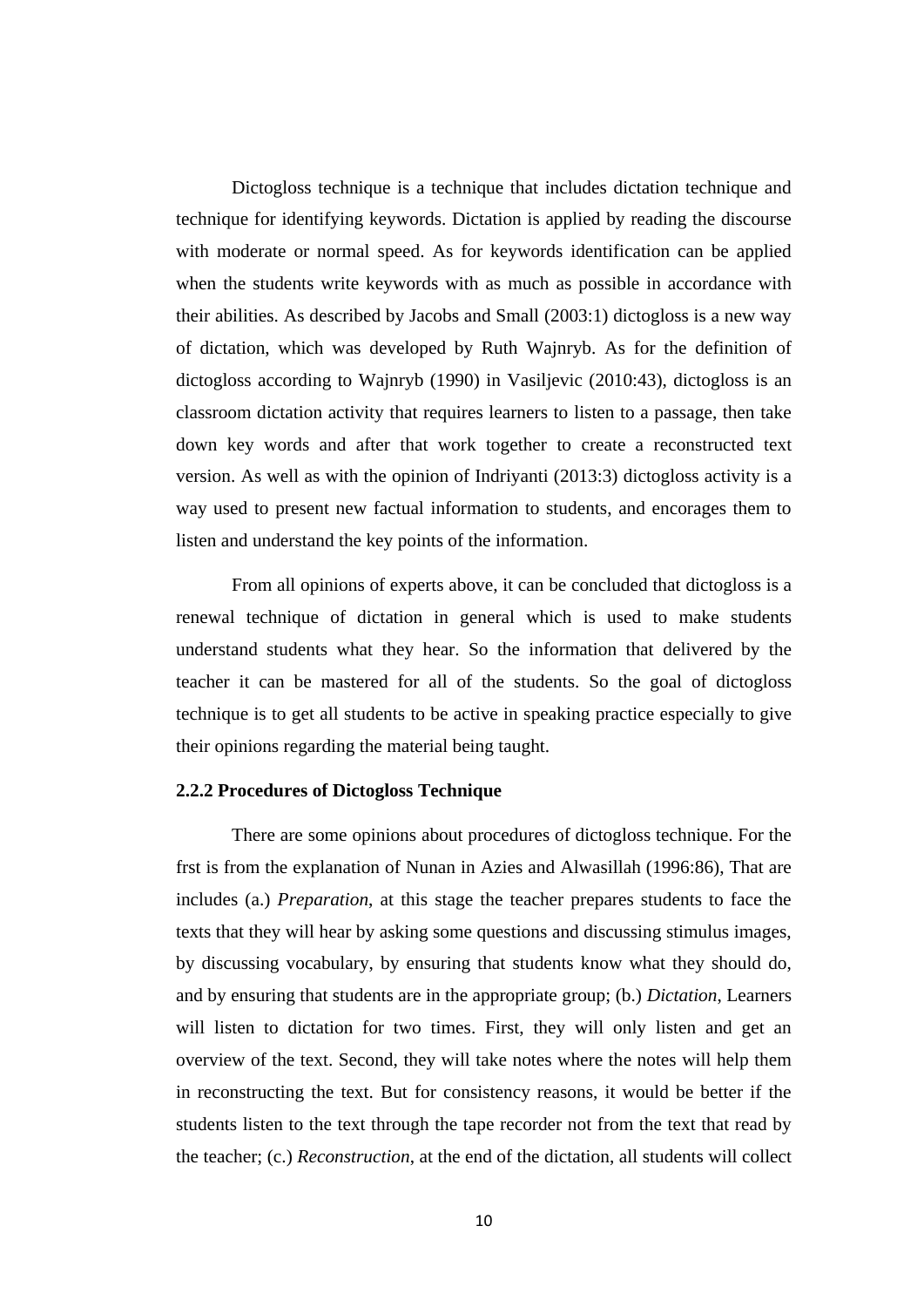the notes to be rearranged into their version text. During this stage the teacher is not allowed to provide language input to the students; (d.) *Analysis and Correction*, there are various ways to handle this stage. First, any student version text can be written on a whiteboard or displayed through overhead projector (OHP) or LCD. Second, the text can be reproduced and distributed to all students. Third, students can compare their version with the original text, sentence by sentence.

In other opinion are from Wajnryb (1990) The basic procedure of dictogloss begins with a learner listening to a short text that read by the teacher at normal speed, then proceeded to reconstruct the text, first individually, then in small groups, so that the text has the same meaning as original text. All text are then analyzed and compared as a whole. In the application of dictogloss technique not only focus on on the learner's output, but also on interaction among learners.

But in this research, the researcher will use the procedures of Nunan in Azies and Alwasillah (1996:86), because in that procedures the steps are more complete, so it can better to support the success of research and also the process of learning speaking.

# **2.2.3 Advantages of Dictogloss Technique**

The use of dictogloss techniques in learning process is very useful to make students more active and courageous to speak in public. Moreover, dictogloss technique can make the students more easily to receive all the information that conveyed by the teacher. It is supported by an explanation of Vasiljevic (2010) if there are nine benefits from the application of dictogloss technique, such as (1) Dictogloss is an effective way in combining work activities of individuals and groups. First students will work individually during the process to hear and record, after that they will work together to reconstruct the text. The presence of the task of reconstruction that will make the students more focus with clear learning objectives (2) The procedure of dictogloss facilitate the development of learner competence in communication. The task of reconstruction in the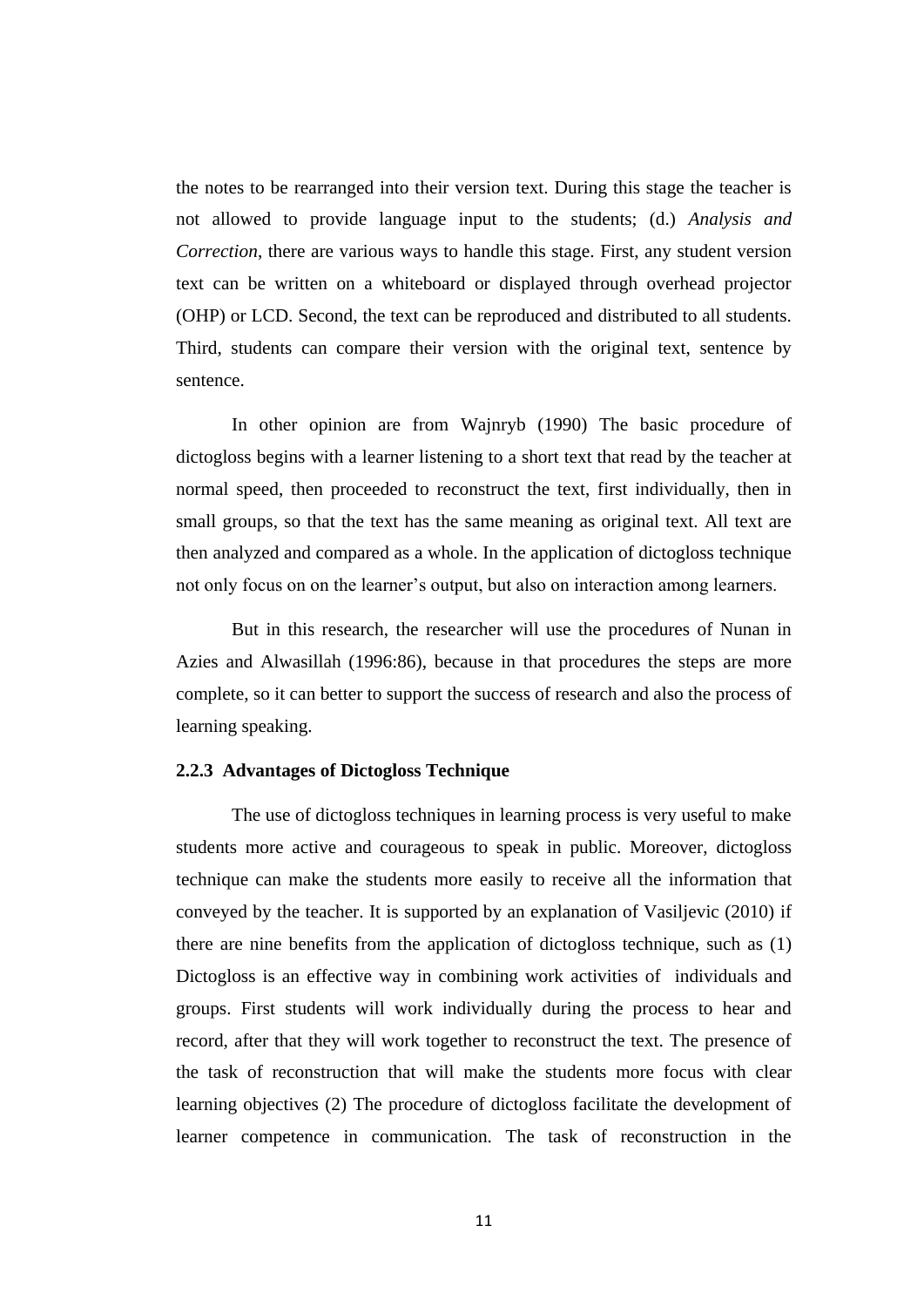collaborative will provide an opportunity for learners to practice and use all modes of language when communication and clarification (3) At the stage of reconstruction will help students in encouraging their strenghts and weaknesses. Thereby assisting them in comparing inputs with their own text representation (4) Dictogloss is also useful for developing strategies in solving a problem. It will lead learners to be able to help each other create their own text versions that rely on teacher information. And at the stage of analysis and correction allows students to see their linguistic flaws, so they will know what needs to be improved (5) Dictogloss offers a unique blend between the teaching of listening, understanding and also assessment of the students listening ability. In the task of dictogloss, the students need the ability to identify phonemic, introduction lexical, analysis syntax and interpretations of sematics. And in the task of reconstruction offer insight about the perfomance of the students in every stage of their expressed opinion and also from their records. After that the teacher can verify and identify the parts of the text, words or certain structures that are less precise so that it causes misunderstandings. Furthermore, the nature of the task of reconstruction forced the students to listen carefully the input of students from other students, and provide additional opportunities for listening exercises (6) The task of reconstruction can also promote the acquisition of L2 vocabulary. At the preparatory stage students need to remember the meaning in written form on the material of the introduced vocabulary. In addition, students also use new words in the effort to form complex sentences, and at that time teachers can direct the attention of students in the use of target language (7) Reconstruction task can increase students' independence of the theoritical patterns in the target language. They facilitate the students ability to be able to understand and manipulate the patterns of textual organization and make it more sensitive to other discourse markers and cohesive bonds contained in the language they are studying (8) Working in small groups will reduce students anxiety when speaking out because at that time they will only perform in front of small audiences. They may be more relaxed and confident as they share ideas that represent groups rather than themselves (9) Dictogloss can build students' motivation for "Coopetition"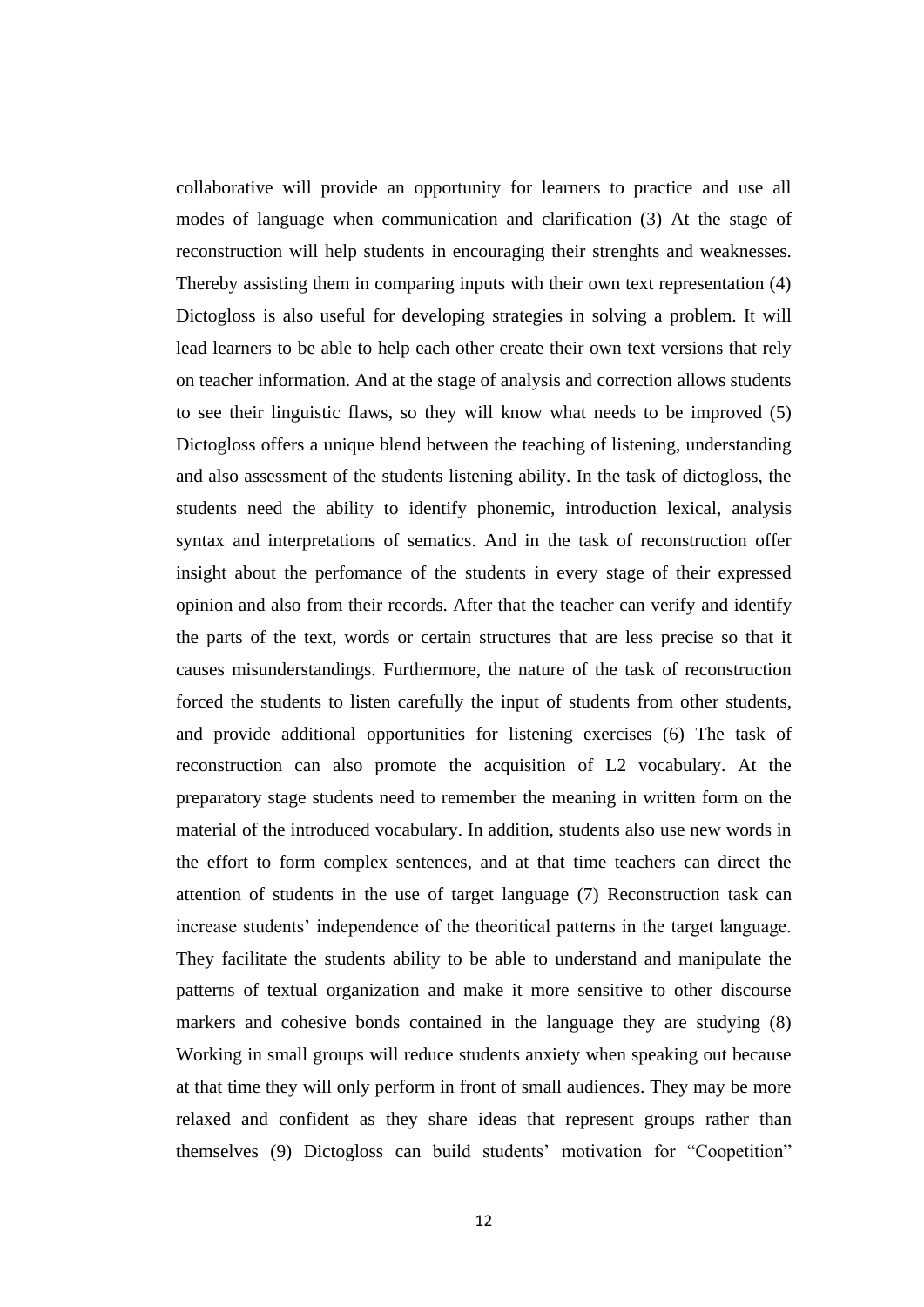(cooperative and competition) activities. It offers a sense of togetherness, selfconfidence, and responsibity so that they have a sense of comfort to perform the activity. Competitions in closing activities offer students they opportunity to prove and demonstrate their abilies.

Dictogloss is a useful technique for use in teaching and learning process for several reasons. The activity of dictogloss provides an opportunity for learners to be able to learn individually and also in groups by using critical thinking, in addition dictogloss will also increase the autonomy of learners that make them not only depend on the teacher but the can also work with their group during learning process to gain knowladge.

### **2.3 Review of Previous Research**

This study aims to discuss previous research about the use of the dictogloss technique in the process of learning the language, as well as to see what has been found. The following is a summary of the use of dictogloss techniques in previous studies in several skills. First study conducted by Asrobi and Amni (2017) about "The Use of Dictogloss in Teaching Listening Comprehension for EFL Learners". The design of this research was a pre-experimental research design which use the pre-test and post-test. this research conducted in tenth grades of MA Muallimat NW Pancor with a total of thirty students. And the result of this research is pre-test (11.10) was lower than post-test (13.57). so it can be concluded that dictogloss was significantly effective in teaching listening comprehension.

The second study conducted by Retnowaty (2017) about "The Effectiveness of Dictogloss Technique to Improve Students' Skill in Writing Narrative Text". This study conducted in SMA N 2 Wonosobo in academic year 2010/2011. Used experimental Designs which use the pre-test and post-test equivallent-group design. There were two groups that were given different treatments. The experimental group was taught by using dictogloss technique, and the second group was taught without dictogloss technique, but using sequential